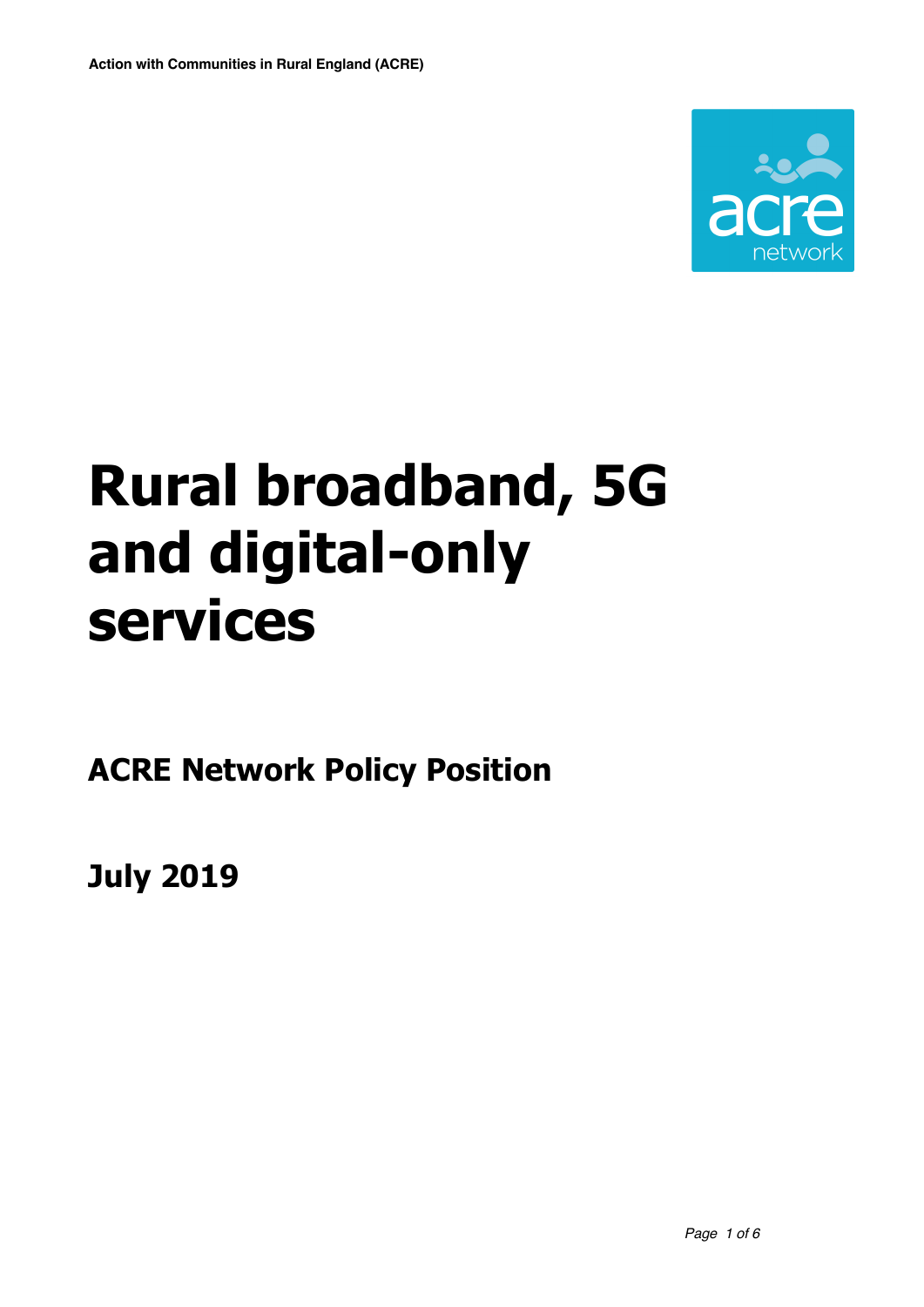# **ACRE Network policy position based on our submission to the EFRA Committee inquiry, June 2019**

The ACRE Network covers all of England through its 38-member charities. Our focus is on the wellbeing of all people living in all rural areas of England, especially those who are at risk of isolation and disadvantage and for whom rurality brings an additional challenge and cost to their daily lives. In the context of health and care services we believe that nobody should be unreasonably disadvantaged in their access to public services by the rural location in which they live.

## **1. Overview / summary**

- **2.** In launching a recent inquiry into broadband and digital services, the EFRA Committee Chairman, Neil Parish MP, stated that five years on from the its last look at this issue, the divide between rural areas and urban ones has become greater and government's intervention seems to have lacked effectiveness. Indeed, as fast as digital connectivity moves forward, and society's dependence on it deepens, the divide in access to the benefits between rural and urban areas becomes greater.
- **3.** In ACRE's view the situation is becoming grave. We responded to the questions raised by the Committee and reproduce these below. However, we believe that this issue can be compressed into a single, critical, question for Government ahead of the 5G spectrum auctions that will take place in 2019:

## **Can the UK afford to leave 17% of its population, and a central part of its foundation economy, without access to the very connectivity that will define global society over the next fifty years?**

- **4.** Looked at from the perspective of rural communities, the four Grand Challenges defined by the UK Government: Artificial Intelligence, Ageing Society, Clean Growth and Future Mobility are of critical importance and have an impact on rural community life far beyond just industrial and commercial considerations. It is unimaginable that the resolution of these challenges will not be underpinned by the kind of hyper-connectivity that is summed-up in the phrases and technologies: 'fibre to premises' and '5G mobile infrastructure'.
- **5.** As implied above, we tend to use the term '5G' in the same way that others are doing. However, it is clear to us that this is not a direct progression from 4G and may include a range of different technologies and network capabilities brought together under this title. Some consider that these technologies may be problematic in rural areas, but we should not allow the use of this label to divert us from seeking an equity to digital connectivity for rural communities, irrespective of the technology that underpins it.
- **6. Not to ensure that rural areas have equal access to these technologies is to condemn the 17% of people who live there either to being forced to move away or to a second-class form of citizenship.** The question,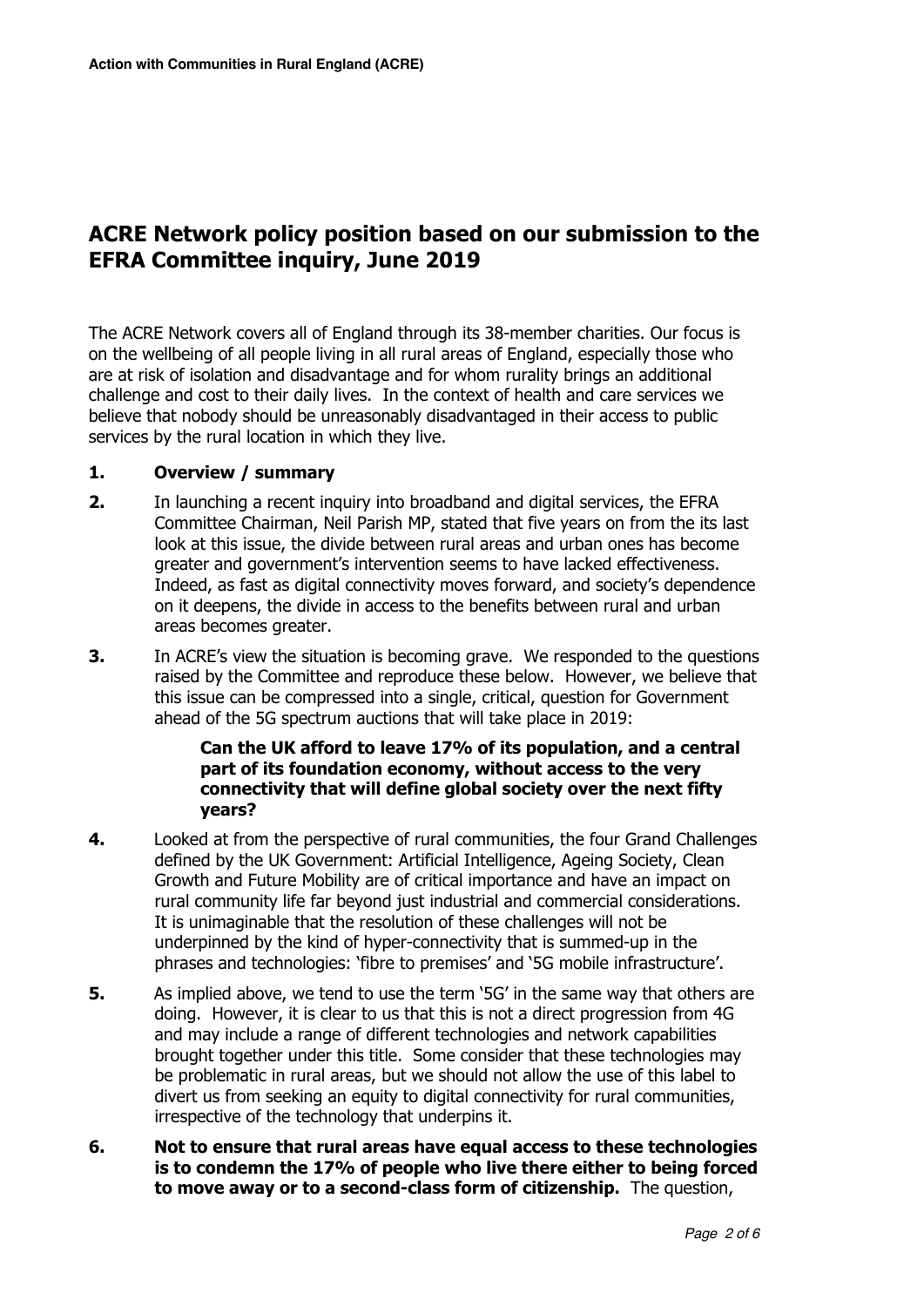therefore, is not whether to intervene through regulation and other government action, but how to do so more effectively and how to learn lessons from previous attempts to intervene. It is from this standpoint that we answer the Committee's questions.

# **7. Why are rural areas at risk of being left behind?**

- **8.** There is currently a strong reliance on market mechanisms to provide digital and mobile services and these can act as constraints when it comes to meeting the needs of rural communities and those living on lower incomes within them. We also need to anticipate the same market issues that may arise from the fundamentally different nature of 5G over 4G and the differences when it comes to a critical mass of users. As a result we make the assumption, somewhat reluctantly, that mobile may become the default source of connectivity for very rural areas where a business case cannot be made for installing fibre at any time in the foreseeable future.
- **9.** The fundamental barriers, therefore, are economic and political, not technological. Up to now, UK Government has been nervous about intervening sufficiently through its regulatory powers and has, instead, sought to use public money to try to accelerate roll-out to rural areas within a context set by the market. This has not been effective. Using a public procurement approach has resulting in seeking to achieve best monetised value and, in doing so, public funds have been used to push coverage out just beyond areas that are attractive to the market. By the time the procurement has taken effect, these areas have become attractive to market provision and the money has been wasted.
- **10.** Somewhat late in the day, Government has recently come to understand this, and started to implement an 'outside-in' approach. It remains to be seen if this will be effective, since details of the approach to be taken are only now becoming available.
- **11.** Instead of using a 'market deficit' approach Government needs to use the full weight of its regulatory powers to ensure providers use profits generated from 'cheap to serve' urban areas to ensure an equity of provision across both urban and rural ones. In addition, in very rural areas, providers of mobile services must be obliged, through regulation and the spectrum auction process, both dynamically to share spectrum and also collaborate to allow 'domestic roaming'.
- **12.** The regulatory process should require wholesale access to networks to mirror the model used for wired connections, this would facilitate local innovation both in the for-profit and social enterprise sectors.
- **13.** These may seem to be crude and anti-competitive initiatives when presented in this short and stark way. However, the sophistication of the technology, especially if regulated with the big picture of total coverage in mind, could find solutions to dynamic sharing of spectrum that would widen commercial participation, not narrow it. The details of this are beyond our remit, but we would urge the regulator, Ofcom and Government to explore this with stakeholders who have the appropriate technological knowledge for future policy.

# **14. Urban / rural disparity**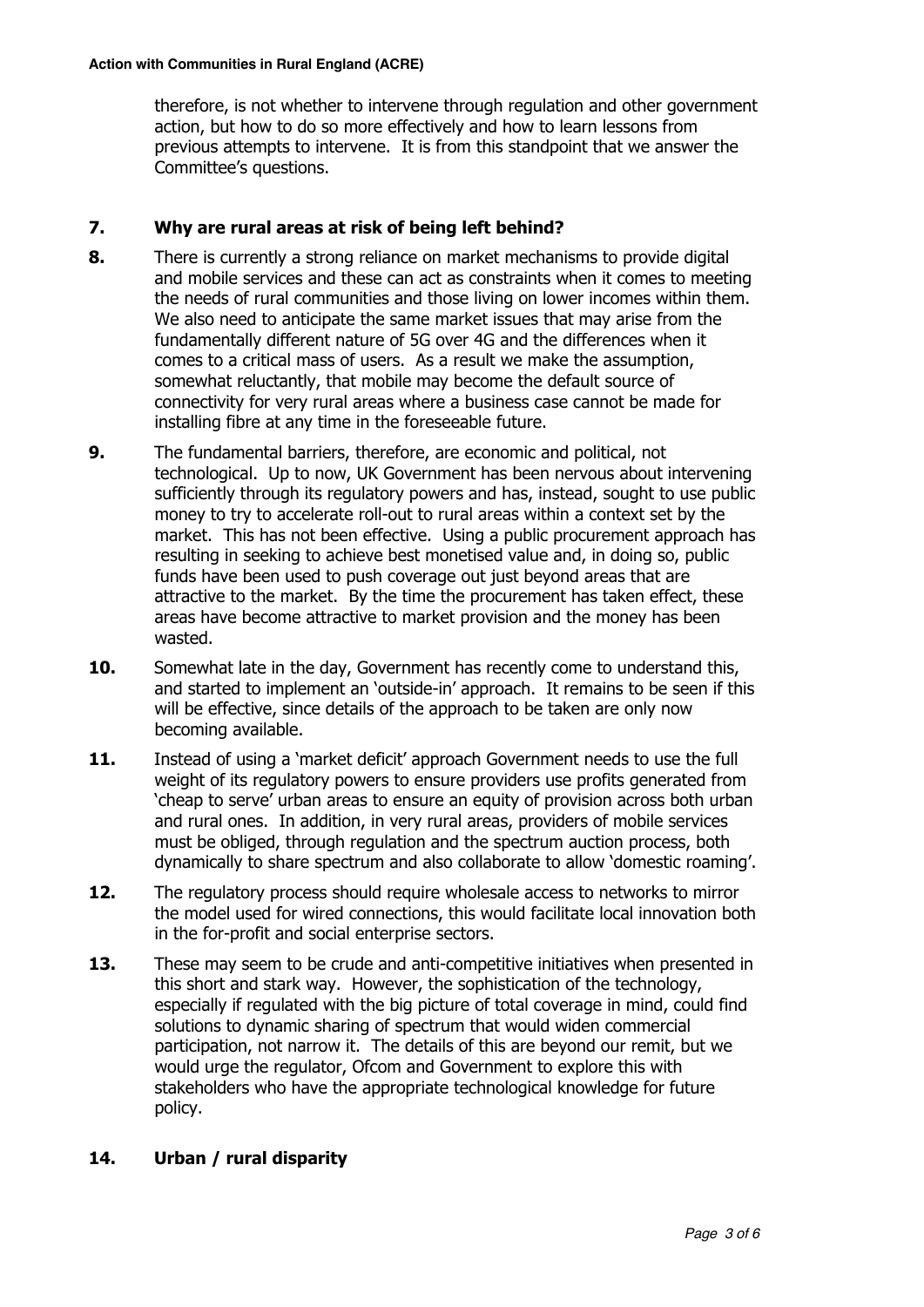- **15.** Our central concern as a Network of local, community development charities in rural England, is for individuals and families at risk of disadvantage due to rurality. For many people living in rural areas on lower incomes and/or needing to access any one of a number of public services the 'digital divide' is at risk of becoming a 'digital chasm'. Difficulties of technical access to digital services are overlaid with lack of choice and limited affordability. Commercial interests in this area are not competing to provide the rural user with ever faster digital services at ever lower prices.
- **16.** Lack of access to digital services is not just a challenge for individuals. Government at all levels will find itself continuing to spend dramatically more on maintaining services for poorly – or expensively - connected areas because it will find itself forced to plug the gaps left when everywhere else has become 'digital by default'.
- **17.** We believe that Government could very usefully quantify not only how easy it is for people living in poorly served areas to benefit from the following examples, but also the cost that government will increasingly incur as a result of these same people not being able to do many things online include:
	- **1.** Manage a Universal Credit account with the DWP
	- **2.** Access the Student Finance system with the SLC and DforE
	- **3.** Receive a package of Adult Social Care that includes an element of telemedicine and monitoring from their local County Council
	- **4.** With the gradual removal of Bank branches, operate an online bank account that requires two-step payment authorisation
	- **5.** Take part, as an active and involved citizen, in any consultation process operated by any part of Government

# **18. The Broadband Universal Service Obligation**

- **19.** In the context of the use to which the full set of technologies labelled '5G' will be put over the coming years we believe the current 10Mbps USO is wholly inadequate. The wider economic context, challenges and developments must be properly understood by all parts of Government. This is not just a case of rural families being able to stream movies whilst also carrying out other on-line tasks. It is about the totality of economic and social inclusivity.
- **20.** Looked at from the perspective of rural communities, the four Grand Challenges defined by the UK Government: Artificial Intelligence, Ageing Society, Clean Growth and Future Mobility are of critical importance and have an impact on rural community life far beyond just industrial and commercial considerations. It is unimaginable that the resolution of these challenges will not be underpinned by the kind of hyper-connectivity that is summed-up in the phrases and technologies: 'fibre to premises' and '5G mobile infrastructure'.
- **21.** 5G in rural areas could be very challenging before it becomes ubiquitous, the first and highest priority should, therefore, be to ensure that through regulation and spectrum auction the best possible 4G provision is delivered in all rural areas. However this should be seen as a short-term fall-back way of providing a higher than current (say 35Mbps) USO for all rural areas. This would also require a commitment from network operators to ensure there is more than adequate capacity to provide this and work together to achieve it.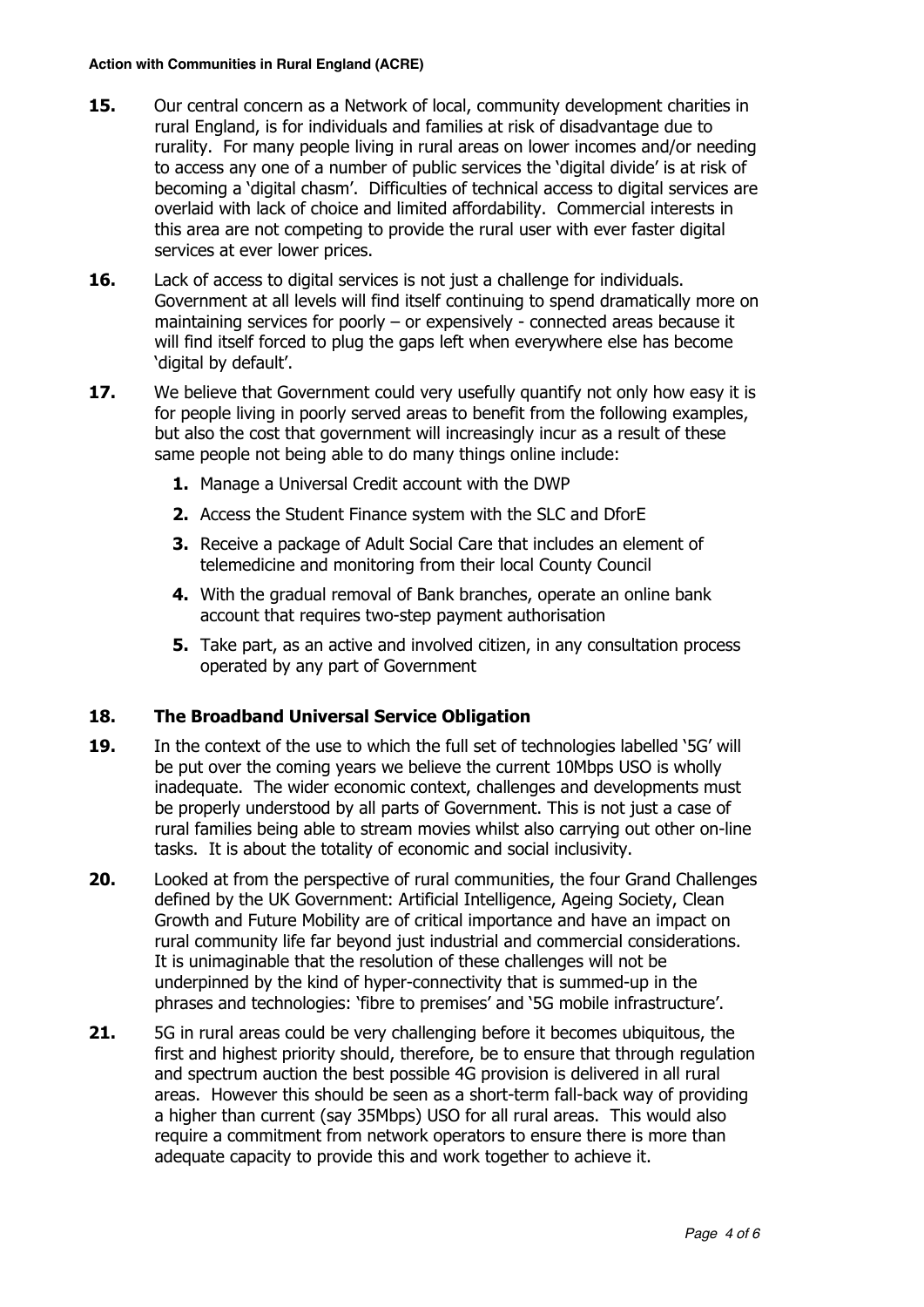#### **Action with Communities in Rural England (ACRE)**

- **22.** Perhaps one example might be useful. If rural areas are not actively prepared with accessible 5G over the next ten years, the mechanisms that are created to meet the Clean Growth and Future Mobility challenges will be unachievable in these same rural areas. Exceptions will have to be sought in rural areas from technologies that will help to achieve zero carbon mobility, because they will not work there.
- **23.** The policy of urban containment has, for many years, been taken by many interests to mean that only urban areas can be truly environmentally sustainable. It is only recently that this approach has started to be questioned. If the UK fails in this area of the Grand Challenges pressure will return to define the only 'sustainable' communities as urban ones and we will risk an increase in urban-rural polarisation.

## **24. Broadband access cost threshold**

- **25.** Much discussion has focused on the cost threshold of £3,400 as a notional figure beyond which individuals should have to contribute to the provision of connectivity to their premises. There are implications that will flow from either raising or lowering this threshold and substantial risk of unintended, and hard to predict, consequences of doing so.
- **26.** We believe that the value of hyper-connectivity to every individual and household in the UK is a benefit to the whole of society, the economy and, indeed, to Government. This is not a divisible benefit that allows a cost to be allocated to the individual in the way that the threshold implies, much like universal public education.
- **27. The value for society as a whole is only derived if everyone is, and can afford to be, connected.** In place of the threshold, regulation should be used to ensure that those extracting value from connecting profitable urban communities meet a wider societal obligation by also connecting less profitable rural ones.

# **28. 'Digital by default'**

- **29.** There is little evidence that implementation of Government policy, and delivery of public services has taken into account difficulties of access for rural people. Individuals have had to find their own 'work arounds' when 'digital by default' has failed them. Some Departments have found themselves having to put extra services in place when they discover, late in the day that not everyone can access 'digital by default' As an example: DEFRA's has had to commit substantial staff time to assisting RPA applicants who do not have internet access.
- **30.** We strongly recommend that Government draws together from Departments and the Treasury the cost to Government of putting exceptional provisions in place as an alternative to ensuring inclusive access to digital services and training to enable rural people to use 'digital by default' services.
- **31.** We would like to highlight the exceptional efforts and services that are being delivered by organisations such as the Citizens Advice Bureaux and projects managed by ACRE Network Members to assist people whose access / online skills are not sufficient to cope with going 'digital by default'.